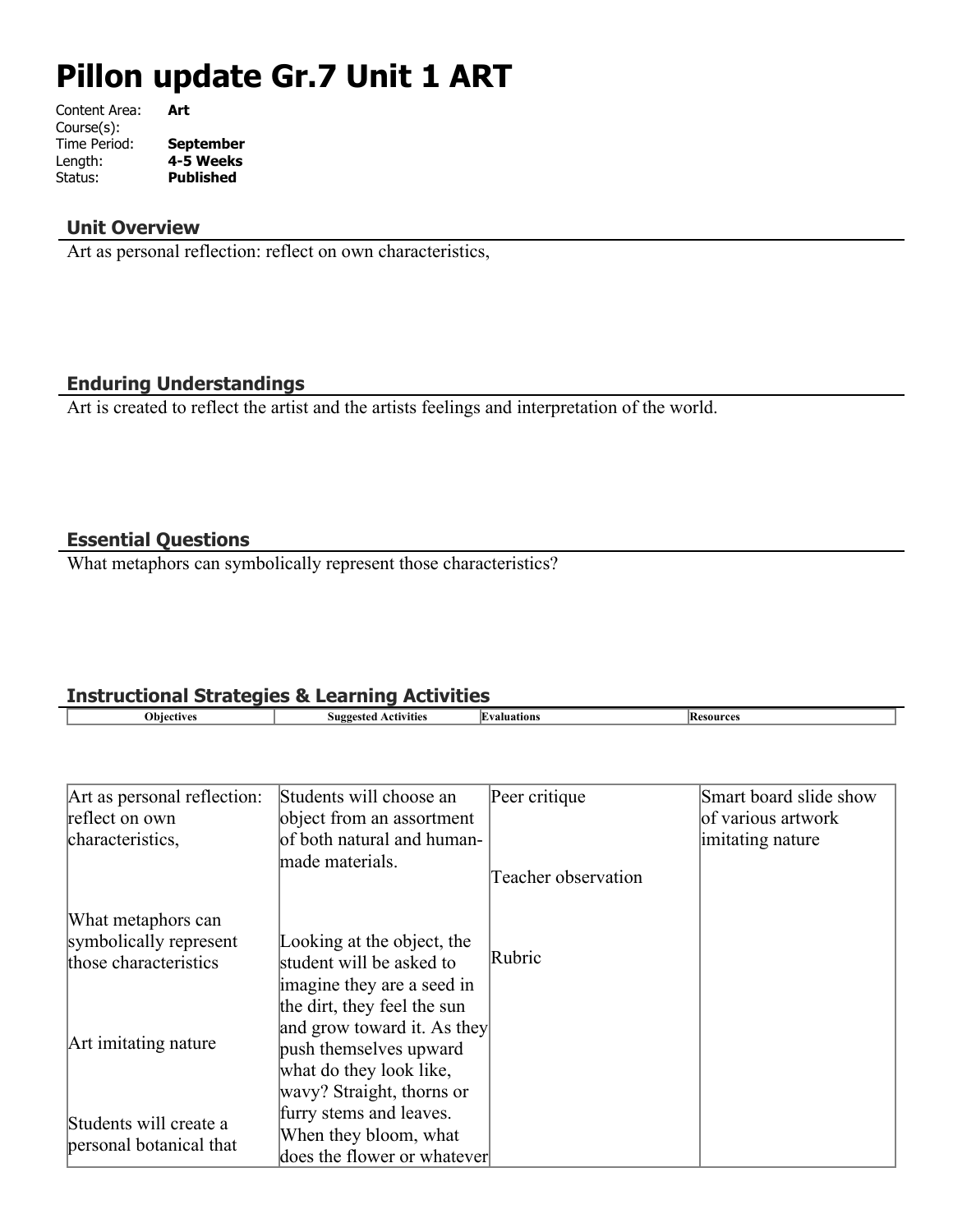| symbolically describes<br>themself | holds the seed look like?                                                                                     |  |
|------------------------------------|---------------------------------------------------------------------------------------------------------------|--|
|                                    | Students draw this image<br>first in pencil in his/her<br>sketchbook, then in color<br>on $24x36$ white paper |  |

# **Integration of Career Readiness, Life Literacies and Key Skills**

|                      | An individual's strengths, lifestyle goals, choices, and interests affect employment and<br>income.                                                         |
|----------------------|-------------------------------------------------------------------------------------------------------------------------------------------------------------|
|                      | Gathering and evaluating knowledge and information from a variety of sources, including<br>global perspectives, fosters creativity and innovative thinking. |
|                      | Multiple solutions often exist to solve a problem.                                                                                                          |
| <b>TECH.9.4.8.CI</b> | Creativity and Innovation                                                                                                                                   |
| TECH.9.4.8.DC.5      | Manage digital identity and practice positive online behavior to avoid inappropriate forms<br>of self-disclosure.                                           |
| <b>TECH.9.4.8.CT</b> | Critical Thinking and Problem-solving                                                                                                                       |
| <b>WRK.9.2.8.CAP</b> | Career Awareness and Planning                                                                                                                               |
|                      | An essential aspect of problem solving is being able to self-reflect on why possible<br>solutions for solving problems were or were not successful.         |

## **Technology and Design Integration**

Students will interact with the unit using the Smartboard.

## **Interdisciplinary Connections**

| LA.L.7.5  | Demonstrate understanding of figurative language, word relationships, and nuances in<br>word meanings.                                                                                                                            |
|-----------|-----------------------------------------------------------------------------------------------------------------------------------------------------------------------------------------------------------------------------------|
| LA.SL.7.1 | Engage effectively in a range of collaborative discussions (one-on-one, in groups, and<br>teacher-led) with diverse partners on grade 7 topics, texts, and issues, building on others'<br>ideas and expressing their own clearly. |

#### **Differentiation**

- Understand that gifted students, just like all students, come to school to learn and be challenged.
- Pre-assess your students. Find out their areas of strength as well as those areas you may need to address before students move on.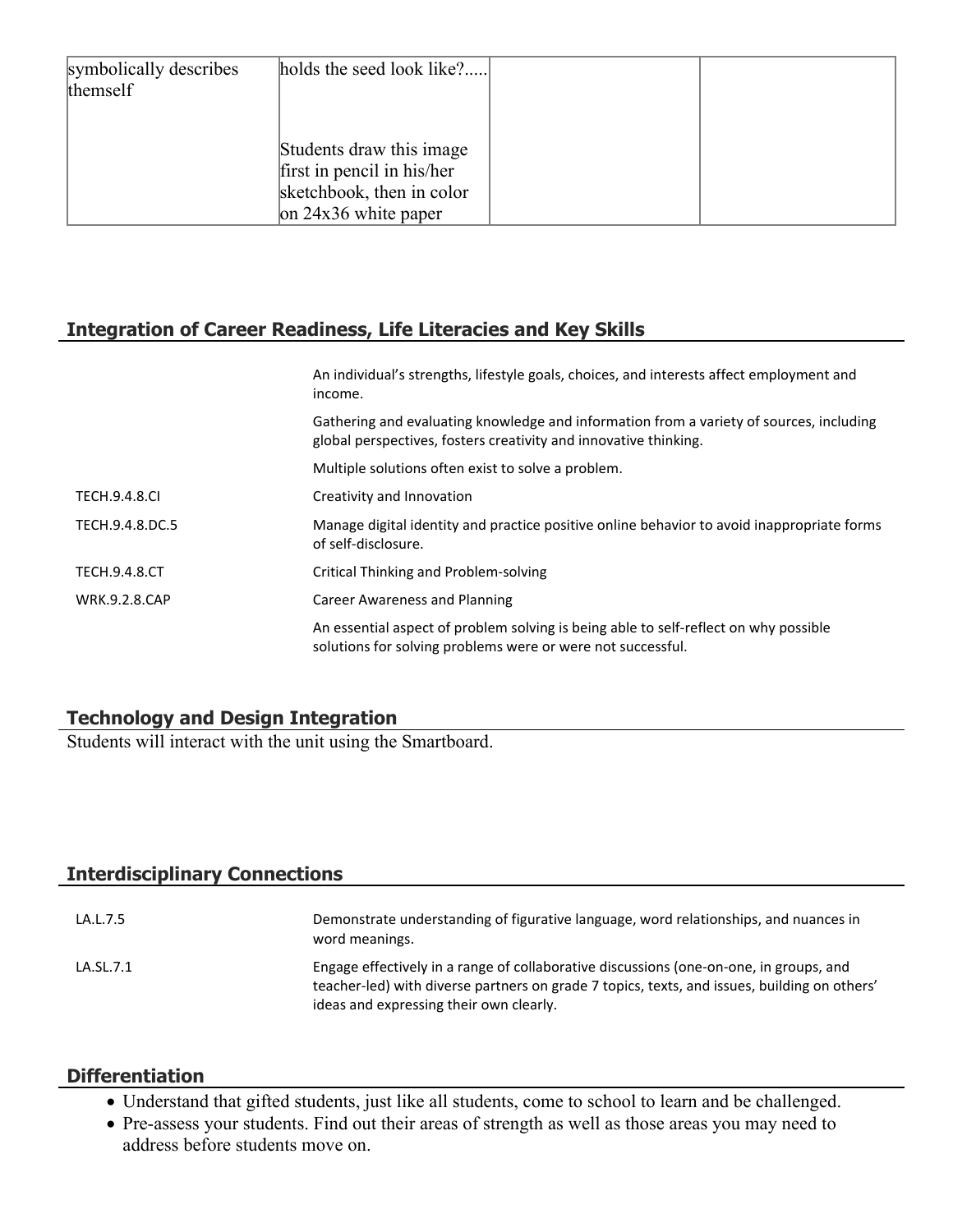- Consider grouping gifted students together for at least part of the school day.
- Plan for differentiation. Consider pre-assessments, extension activities, and compacting the curriculum.
- Use phrases like "You've shown you don't need more practice" or "You need more practice" instead of words like "qualify" or "eligible" when referring to extension work.
- Encourage high-ability students to take on challenges. Because they're often used to getting good grades, gifted students may be risk averse.
- **Definitions of Differentiation Components**:
	- $\circ$  Content the specific information that is to be taught in the lesson/unit/course of instruction.
	- o Process how the student will acquire the content information.
	- o Product how the student will demonstrate understanding of the content.
	- o Learning Environment the environment where learning is taking place including physical location and/or student grouping

## **Differentiation occurring in this unit:**

Student choice differentiates the creation of the artwork.

## For Gifted:

Encourage students to explore concepts in depth and encourage independent studies or investigations. Use thematic instruction to connect learning across the curriculum. Encourage creative expression and thinking by allowing students to choose how to approach a problem or assignment. Expand students' time for free reading. Invite students to explore different points of view on a topic of study and compare the two. Provide learning centers where students are in charge of their learning. Brainstorm with gifted children on what types of projects they would like to explore to extend what they're learning in the classroom. Determine where students' interests lie and capitalize on their inquisitiveness. Refrain from having them complete more work in the same manner. Employ differentiated curriculum to keep interest high. Avoid drill and practice activities. Ask students' higher level questions that require students to look into causes, experiences, and facts to draw a conclusion or make connections to other areas of learning. If possible, compact curriculum to allow gifted students to move more quickly through the material. Encourage students to make transformations- use a common task or item in a different way. From

http://www.bsu.edu/web/lshasky/Forms/Interventions/Gifted.pdf

# **Modifications & Accommodations**

IEP's and 504's as required.

Refer to QSAC EXCEL SMALL SPED ACCOMMOCATIONS spreadsheet in this discipline.

## **Modifications and Accommodations used in this unit:**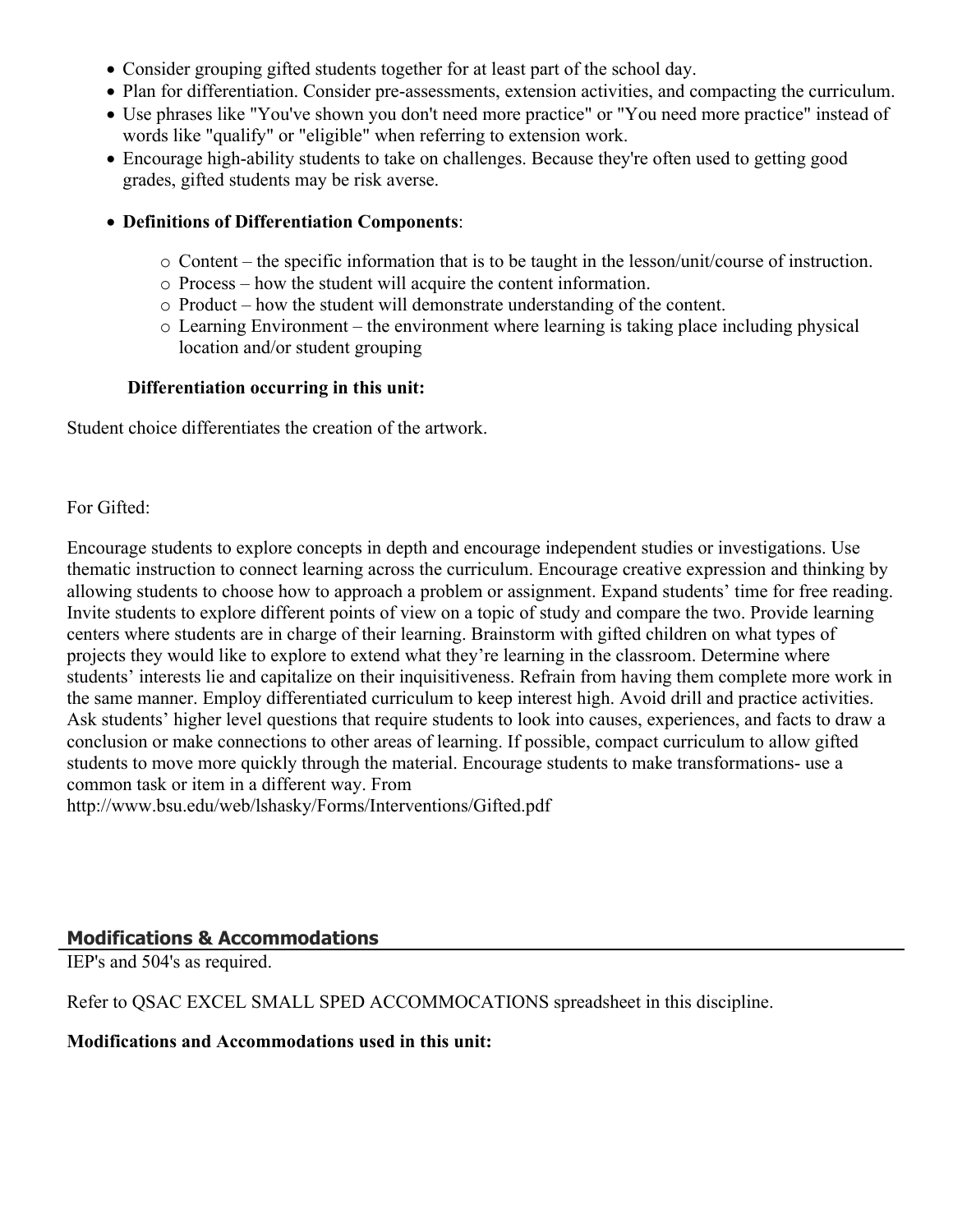## **Benchmark Assessments**

**Benchmark Assessments** are given periodically (e.g., at the end of every quarter or as frequently as once per month) throughout a school year to establish baseline achievement data and measure progress toward a standard or set of academic standards and goals.

#### **Schoolwide Benchmark assessments:**

Aimsweb benchmarks 3X a year

Linkit Benchmarks 3X a year

DRA

#### **Additional Benchmarks used in this unit:**

Teacher record of growth when using medium

#### **Formative Assessments**

Assessment allows both instructor and student to monitor progress towards achieving learning objectives, and can be approached in a variety of ways. **Formative assessment** refers to tools that identify misconceptions, struggles, and learning gaps along the way and assess how to close those gaps. It includes effective tools for helping to shape learning, and can even bolster students' abilities to take ownership of their learning when they understand that the goal is to improve learning, not apply final marks (Trumbull and Lash, 2013). It can include students assessing themselves, peers, or even the instructor, through writing, quizzes, conversation, and more. In short, formative assessment occurs throughout a class or course, and seeks to improve student achievement of learning objectives through approaches that can support specific student needs (Theal and Franklin, 2010, p. 151).

#### **Formative Assessments used in this unit:**

Peer critique

Teacher observation

Rubric

#### **Summative Assessments**

**summative assessments** evaluate student learning, knowledge, proficiency, or success at the conclusion of an instructional period, like a unit, course, or program. Summative assessments are almost always formally graded and often heavily weighted (though they do not need to be). Summative assessment can be used to great effect in conjunction and alignment with formative assessment, and instructors can consider a variety of